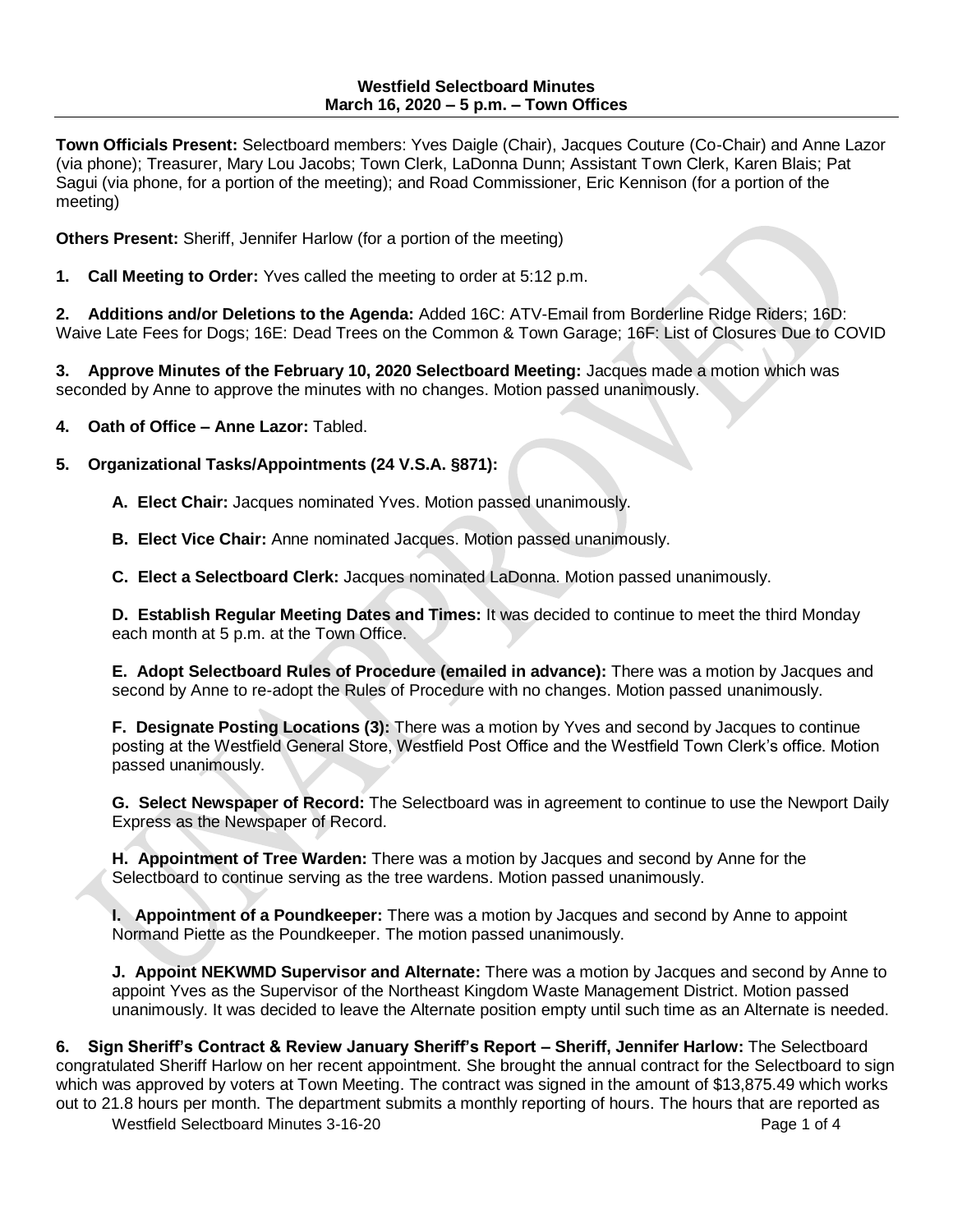administrative hours are for case paperwork. The report for January was for 37.5 hours with 2 fines amounting to \$181.

**7. Planning Commission – Chair, Pat Sagui:** Pat said the updates to the Zoning Bylaw are progressing well. She explained the difference between a Zoning Board of Adjustment (ZBA) and a Design Review Board (DRB)**.**  Westfield currently has a Planning Commission (PC) and a ZBA. The PC is in favor of changing to a PC and DRB model, which seems to be what many towns are using. Pat stated before drafting the proposed change to the Zoning Bylaw the PC wanted to discuss it with the Selectboard. She explained, when the draft of the proposed Bylaw is complete, it will be subject to public comment before it becomes law. The Selectboard saw no downside to incorporating the proposed change.

# **8 Road Updates:**

**A. Sign Municipal Roads General Permit Planning Report – Due 4/1/20:** Chair Daigle signed the annual report stating the Road Erosion Inventory has been completed.

**B. Adopt Kennison & Son Equipment Rate Sheet Effective 10/1/20 through 10/1/21:** There was a motion by Jacques and second by Yves to adopt Kennison & Son Equipment Rate Sheet effective 10/1/20- 12/1/21 with a \$5 increase on dozers and the addition of the 5050 JD Tractor (attachments will be an additional \$10/hr.) The motion passed unanimously. Eric was asked to add the effective date to the document and submit a new copy to Mary Lou.

**C. Review/Sign Kennison & Son Letter of Understanding:** The document was reviewed with the following changes incorporated:

- o change wording on the top of the second page to Eric, not Larry
- $\circ$  payroll should be: average 40 hours/week in the winter and 24/hours week in the summer
- $\circ$  retirement: Eric asked why he hasn't received any kind of reporting on how much has been put into his retirement account. Mary Lou will look into with VMERS and report back to Eric.
- $\circ$  insurance coverage should be 10,000,000 liability

**D. Reminder AOT Annual Meeting-March 30th at 7 a.m. at Town Office:** Due to COVID-19 this meeting will be rescheduled.

## **E. Installation of Radar Signs:** Eric said as soon as the ground thaws more the signs will be installed.

**9. Discuss Request for Proposals for Mowing Contract 2020:** It was decided the mowing of the Common, Community Center, Town Clerks Office, Tennis/Basketball Court Recreation areas and the Playground area will be put out to bid by placing an ad in the Newport Daily Express. The Clerk will place the ad and update the RFP document and post it on the website. The bids will be opened and the contract will be awarded at the April 20<sup>th</sup> Selectboard meeting.

## **10. Treasurer's Report:**

**A. Approve Warrants for Expenditures Dated 1/22 (\$27,534.22 bills), 2/19 (\$9,084.58 bills & \$996.17 payroll) & 3/4/20 (\$31,854.07 bills & \$7,410.24 payroll):** There was a motion by Anne and second by Jacques to approve the warrants as listed. All were in agreement.

**B. Bank Statement and Budget Update:** Mary Lou reported there is a total of \$37,221.98 in the general fund checking account (including the newest Equalization Payment) with \$12,856 in bills to pay. She reported there is \$7,616.51 in the credit union savings account. There are also two CD accounts: \$4866.84 (matures 4/20/20) and \$4359 (matures 4/15/21). Both of the CD's are earmarked reappraisal funds.

**C. Edward Jones Account Update:** Mary Lou said there is \$150,976 in the Edward Jones investment accounts. The account showed a loss of \$749.09 since 12/31/19.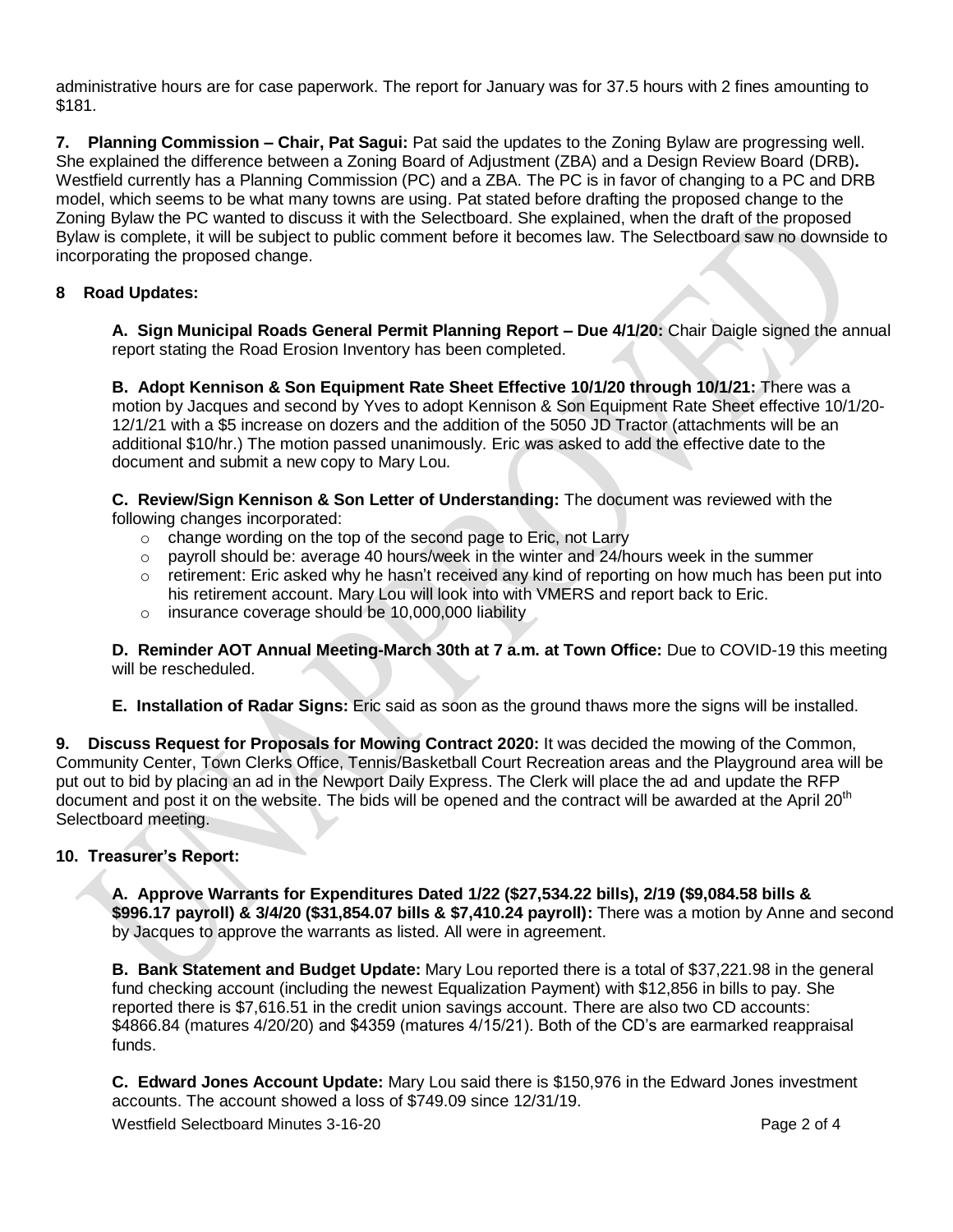**D. Scenic View RuralEdge Taxes:** Yves reported he received a phone call from the Delinquent Tax Collector, Joyce Crawford, regarding this account. Scenic View RuralEdge wrote to Joyce requesting a payment plan be established that would extend until November 2020 to catch up on their 2019 property taxes. While the Selectboard acknowledges it is solely at Joyce's discretion to accept a payment plan or not, the Selectboard was in agreement to make a recommendation to accept payments for April, May, June and July of 2020, with the balance to be paid by July. Further, the recommendation from the Selectboard is for this to be a one-time arrangement with the customary interest/penalties to continue to accrue. Yves will call and discuss the Selectboards recommendation with Joyce.

**E. Line of Credit Paperwork:** Mary Lou told the Selectboard she recently learned the line of credit is issued on a calendar year. The interest rate is 2.25%. There was a motion by Anne and second by Yves to sign the line of credit paperwork with Community National Bank for up to \$100,000. Motion passed unanimously. Since Anne was participating by phone conference, she will come into the office to sign the paperwork.

**11. Sign Quit Claim Deed for Paul & Lucille Longley:** The Selectboard signed the new deed for Paul and Lucille Longley which replaces the deed that was previously issued to Jean Longley. The Clerk will record the new deed and make notation on the previous deed in the land records.

**12. Update on Insurance Values on Town Buildings – Karen Blais:** Karen reported, per the Selectboards request. \$100,000 was added to the value of the Town Garage/Recycling Center due to the recent bay expansion. We are awaiting the new endorsement. Karen stated she confirmed that the grader is insured for \$156,000. VLCT will make site visits in 2022 to reassess the coverage on each town building.

**13. Local Emergency Management Plan (LEMP)-Due May 1st:** Anne agreed to make the necessary updates to the document. LaDonna will contact Bruce Melendy at NVDA to get the most recent template and will forward it to Anne electronically.

**14. Review Reply to Auditors Management Report:** The Clerk will use the last minutes as a reply to the Auditors Management Report.

**15. Appoint Representative for the NEK Community Broadband Communications Union District (CUD) and Sign Board Appointment Resolution:** Carrie Glessner reported on this topic at Town Meeting during the discussion portion of the meeting. LaDonna asked Carrie if she would be interested in serving as Westfield's representative. Carrie said she would until another person who may have more knowledge in this area can be found. There was a motion by Jacques and second by Anne to appoint Carrie Glessner, while an alternate is sought. Motion passed. The Selectboard signed the resolution appointing Carrie.

## **16. Other Business:**

**A. Upcoming Informal Grievance Hearings and Formal Grievance Hearings:** LaDonna reported the dates are being worked out with NEMRC for the Grievance Hearings. Depending on the pandemic, they may need to be held electronically. It was also reported that Sue Scott is resigning as a Lister as soon as a replacement can be found. The Listers are working on some suggested names for the Selectboard to consider for appointment.

**B. Flyer from Scott Whitaker-Second Amendment Resolutions:** The Selectboard reviewed the document submitted by Scott Whitaker. No action was taken.

**C. Email from Borderline Ridge Riders-VASA:** The VASA map is currently being worked on and will be finalized before the next Selectboard meeting. The Borderline Ridge Riders Club wanted to make sure the Selectboard was going to be in agreement to allow usage of Kennison Road, Reservoir Road, North Hill Road, Cemetery Road and Loop Road again this year. If so, they will have the authorization form available